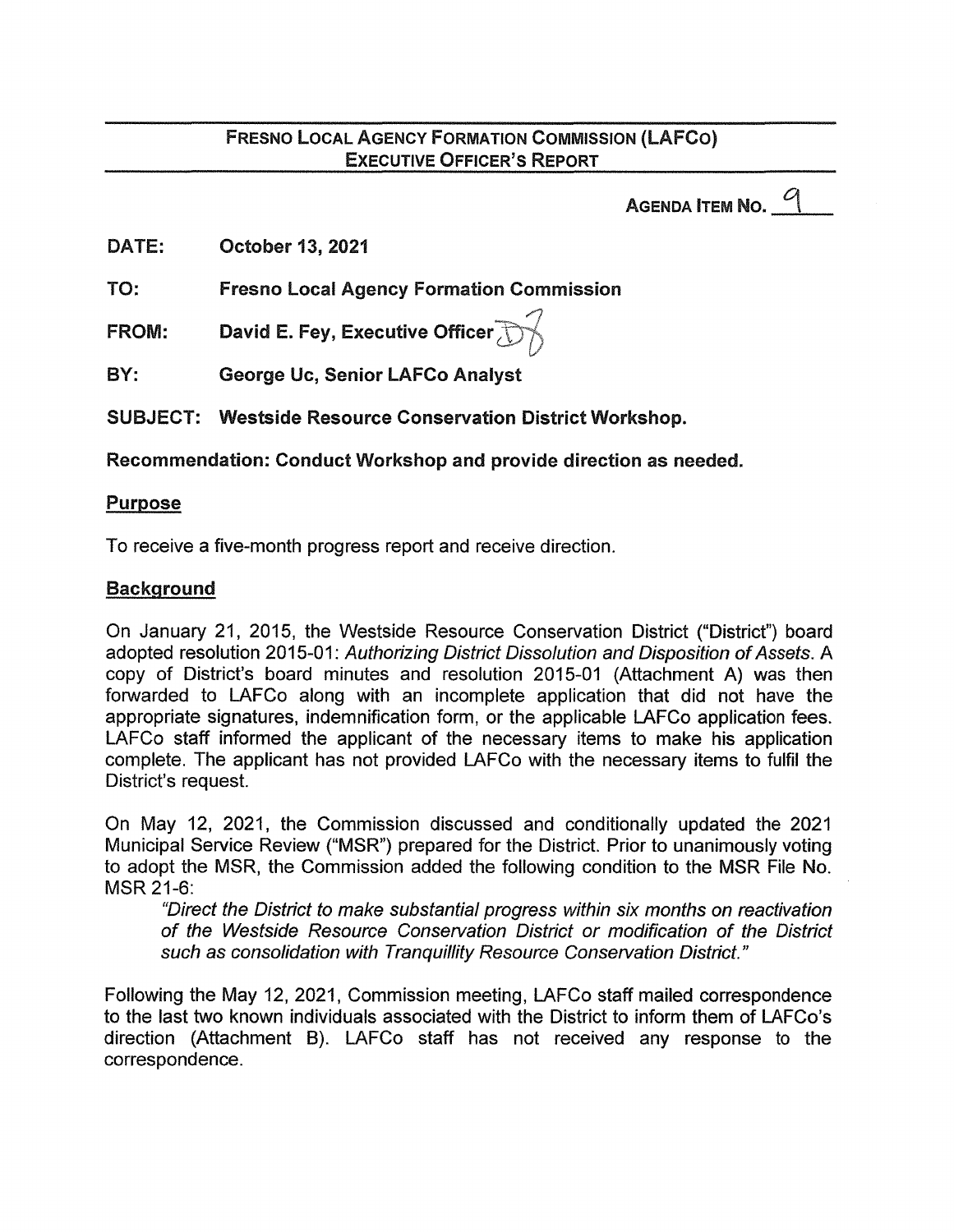# Discussion I Analysis

A special district is formed to perform one or more public services for landowners and/or residents in its boundaries. When the services are no longer needed, or the special district is no longer capable of funding these services it becomes "obsolete." Though a board of directors of a district may adopt a resolution to initiate dissolution proceedings, by itself this act does not complete the dissolution proceedings. LAFCo law authorizes the Commission to dissolve special districts by either of the following methods: LAFCo initiated, district initiated, or by initiated by petition.

The Commission has completed MSRs of the District in 2007, 2011, and 2021 pursuant to Government Code section 56430. All three MSRs determined that the District was not active.

The 2021 MSR determined that the District had not provided services in over a decade and did not have employees nor board members in place. The 2021 MSR along with the District's resolution to apply for dissolution, provide the Commission with the foundation to consider a resolution to dissolve the District at its November 10, 2021 hearing.

The purpose of this workshop is to present the Commission's 2021 MSR determinations and receive direction regarding the anticipated dissolution proceedings prior to LAFCo's November 10, 2021 hearing.

If the Commission wishes to advance the dissolution of the District, LAFCo staff will prepare the following items for the Commission's consideration at its November hearing, or soon thereafter:

- 1. Determine that the board of directors of Westside Resource Conservation District initiated the dissolution proceedings by adopting District resolution 2015-01.
- 2. Accept the District's application to LAFCo as complete.
- 3. Consult with agencies, financial institutions, and individuals to identify the District's most recent finances, debt, or assets, if any exists.
- 4. Draft a resolution for LAFCo to initiate dissolution proceedings.
- 5. Provide a 21-day notice of proposed Commission action to all interested parties and affected agencies of the November 10, 2021 hearing and its intent to consider a resolution to dissolve the District.
- 6. Adopt the Commission resolution to dissolve the District subject to the proceedings outlined in Government Code section 57077.1(c)(1).

Because the Commission has previously considered the District's longstanding inactivity and recommended dissolution in the 2021 MSR, and the District board has initiated the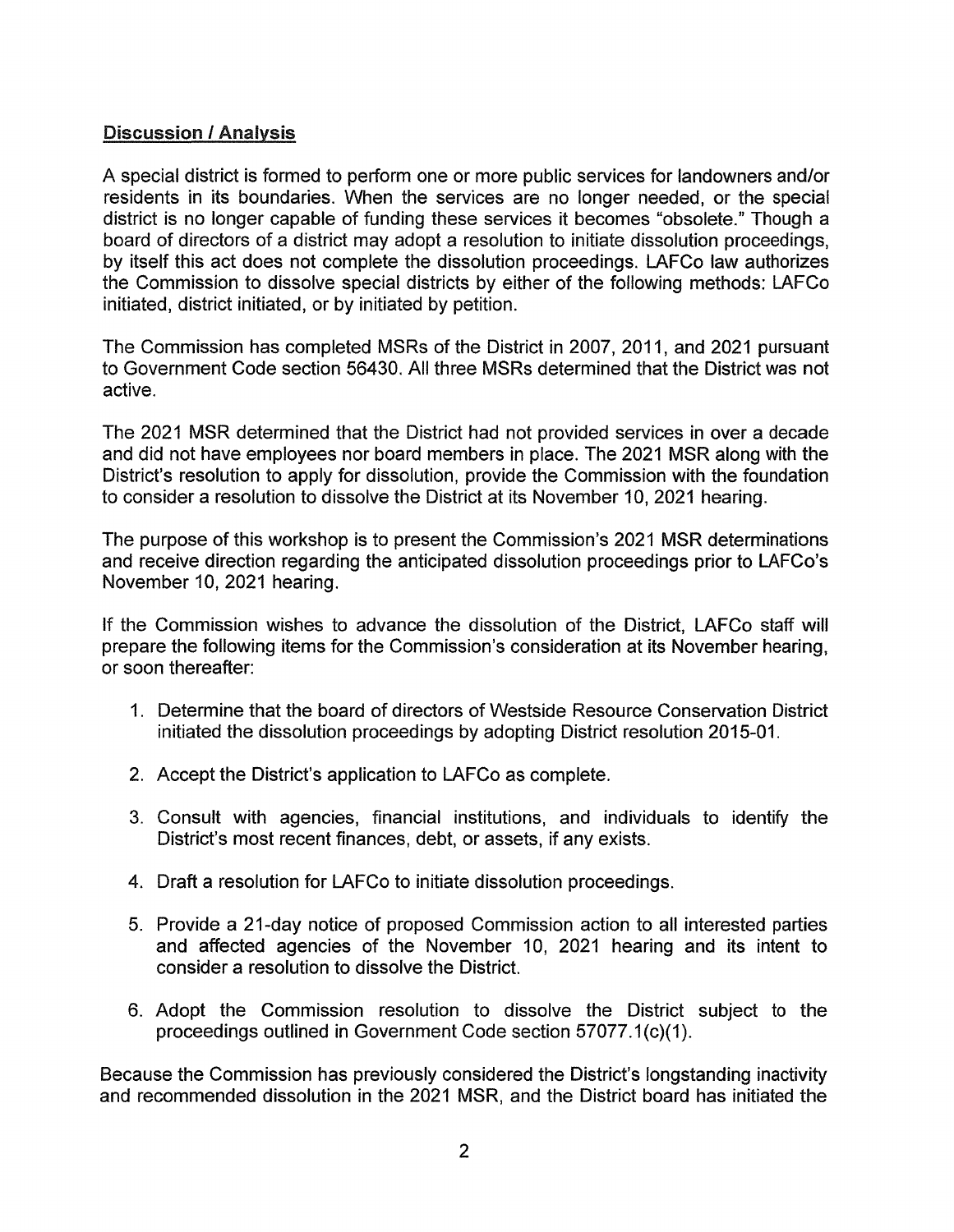dissolution proceedings by resolution, pursuant to GC sec. 57077.1 (c)(1) permits the Commission to "immediately approve and order the dissolution without an election or protest proceedings." An excerpt of this section is provided in Attachment C.

### **Outreach**

On September 23, 2021, LAFCo staff contacted representatives of Westlands Water District, Clerk to the County of Fresno Board of Supervisors, and Fresno County Election Department to enquire whether these agencies have received information of any qualified individuals willing to serve on the District's board. As of September 24, 2021, there is no evidence from these agencies of substantial progress to reinstate the District's governing board.

On October 4, 2021, LAFCo staff consulted with the California State Controller's Office ("SCO") to enquire about their annual list of Inactive Special Districts which is published every November  $1<sup>st</sup>$  by the SCO.<sup>1</sup> According to the SCO, the District is not listed as inactive because the District has a fund balance that precludes them from meeting the definition of an inactive special district per GC section 56042.

#### The Costs of an Inactive Special District

Even if no district funds are expended, an "inactive" special district constitutes an illogical expenditure of public funds by other regulating agencies. For example, other agencies are required by their respective statutes to conduct periodic activities associated with special districts, including but not limited to:

- County Elections staff expends time and resources to interact with "inactive" special districts in compliance with Election Laws. A non-responsive special district in many instances does not notify the County Elections regarding upcoming elections.
- Clerk to the Board staff expends time and resources to contact inactive special districts to gather board members' Form 700s in compliance with the Political Reform Act.
- County Auditor-Controller I Treasurer-Tax Collector ("ACTTC") expends staff time and resources to notify the inactive special districts regarding annual financial filing requirements prescribed in GC sections 26909, filing annual audited financial statements with the County ACTTC.

<sup>1</sup>Senate Bill ("SB") 448 (Weickowski) was passed in 2017 for creating a streamlined process for LAFCOs to dissolve inactive special districts. SB 448, codified as GC section 56879, specifies that on November 1, 2018, and every year thereafter, SCO is required to create a list of inactive districts, post the list on their website, and notify LAFCos of the list. The commission is then required to initiate dissolution of inactive districts by resolution within 90 days of receiving the notification from SCO, unless the commission determines the special district(s) does not meet the criteria set forth in the inactive district definition.